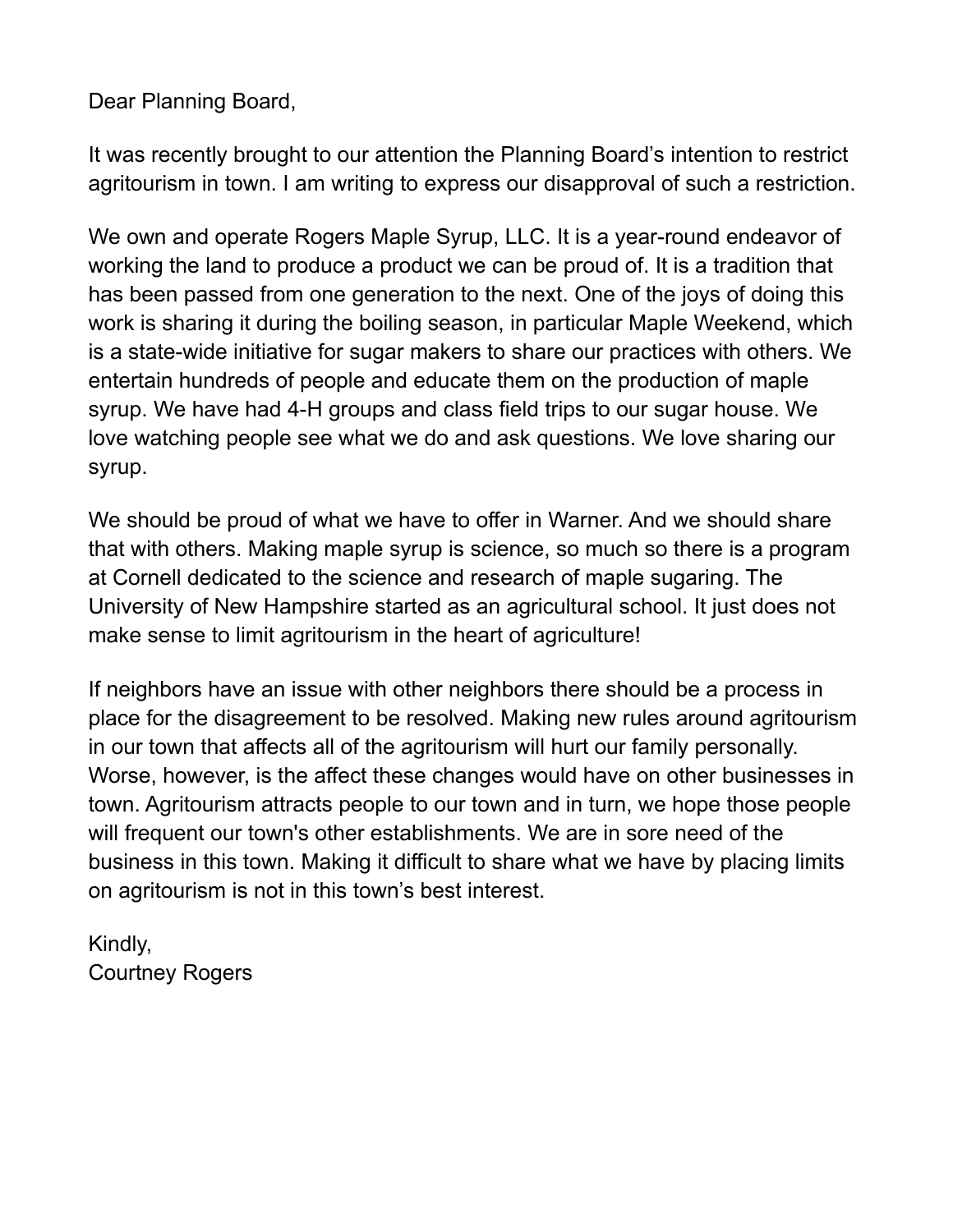To the Planning Board,

It has recently been brought to my attention that there is a proposed ammendment for the upcoming meeting on January 20th regarding Agritourism.

What was it that brought about these proposed changes?

My family has owned Blue Moon Berry Farm for the last 21 years. The Wunderli's before us, and the Brunner's before them.

As with many of the longstanding farms in town, our farm is a destination for people from all over the state, country, and occasionally other parts of the world on an annual basis. Warner has MANY such farms, who support our village by bringing in more visitors.

With the loss of the Foothills, seasonal visitors are even more important to our small economy. As farmers, we want to work together to see eachother succeed, and support eachother, and our communities.

During pumpkin season, I get many calls regarding where to get pumpkins, and corn, and of course, I send them to Courser's.

Organic meats, the Yankee Farmer's market, lr Bobby Bower. Hay, try the Allens, and so on and so forth.

This summer, MANY customers were looking for things to do outdoors, and were excited to hear about the lavender farm in town, as well as customers returning from the lavender farm saying how wonderful it was.

People stop at the ice cream shop after visiting our farm, and now that we are adding Orchids to our farm, we had been planning to do more around that. Without special permissions from the planning board, it seems that this puts a lot of people in a bad place. We wouldn't be able to stay open. Period.

Many of the local farms have been in business for quite a long time, and this rezoning just doesn't make sense for Warner.

I appreciate the time that you have taken to read my personal concerns, as I am sure you are receiving many messages concerning this.

I will be attendibg the Zoom meeting on the 20th, as this is very important to me.

Sincerely,

Heidi Crozer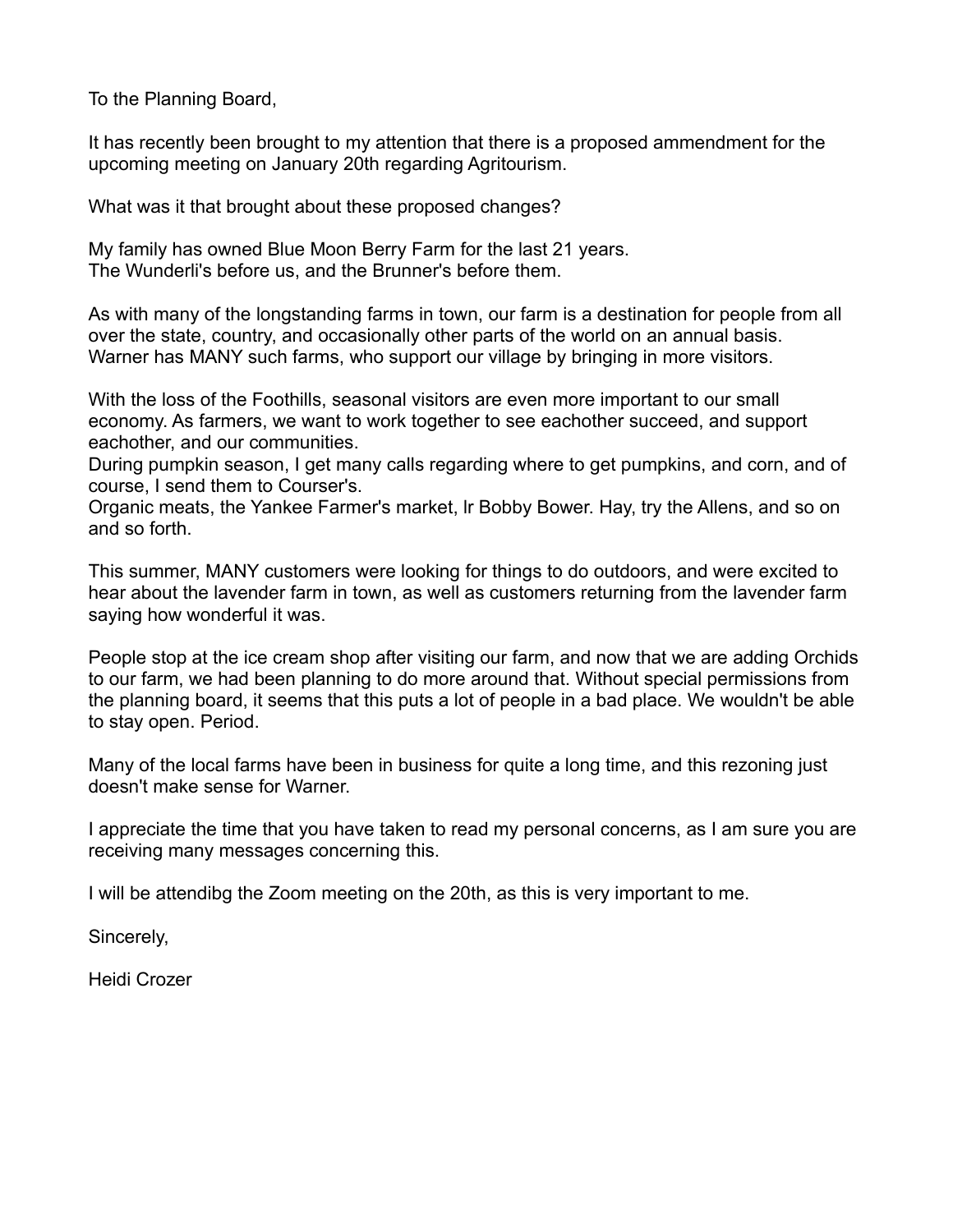Town of Warner Planning Board Ben Frost Chairman Re: Amendment C: Agritourism

Chairman Frost,

We wish to express our opinion regarding the Agritourism amendment being taken up by your committee. This proposal, which effectively bans Agritourism in Warner, strikes at the heart of what we are as a community and what we want to be in the future. Do we wish to be known as a vibrant innovative community striving to defend and expand our lifestyle, or a town dedicated to those who wish to pull up the ladder of opportunity once they have attained their own? If we choose to unnecessarily restrict farm activities, the result will inevitably be the sale of large parcels of land to developers. We know this because we have lived it.

We see no reason for the additional regulation of Agritourism beyond the State Statute. It seems to us that people of good will can work out their differences without increasing regulation on an already over regulated portion of our community.

This is bad policy and a bad look for the town.

Respectfully, Mark Govoni Denise Dalaker

Bagley Pond Farm 648 Pumpkin Hill Road 603-320-0232 Warner NH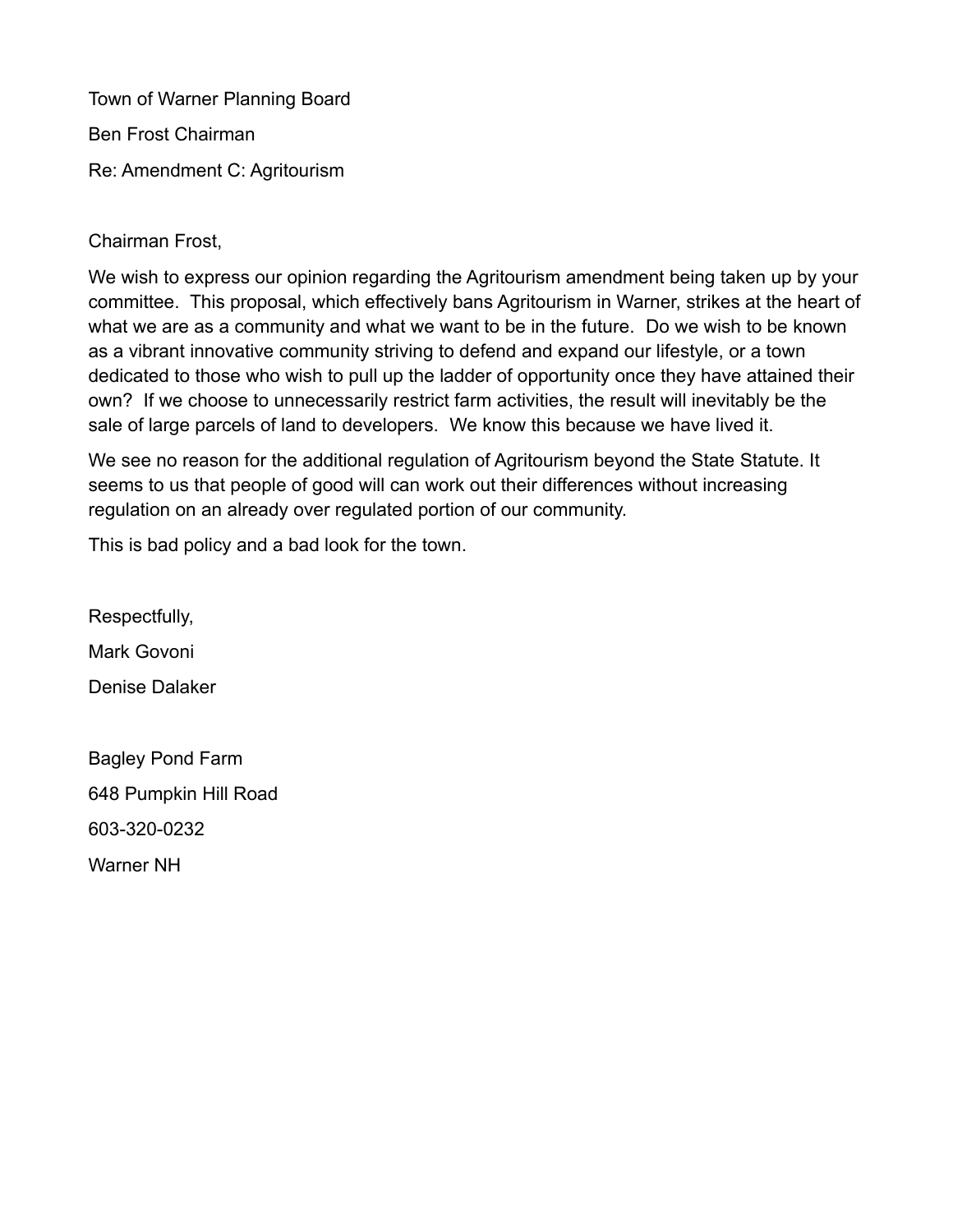This is really beyond comprehension. This is socialism/communism.

A solution in search of a problem,

If the town can dictate what a farmer can and can not do with their own property, what is next?

Stop this nonsense

John M. Healy 76 Pleasant Pond Rd. Warner, NH 03278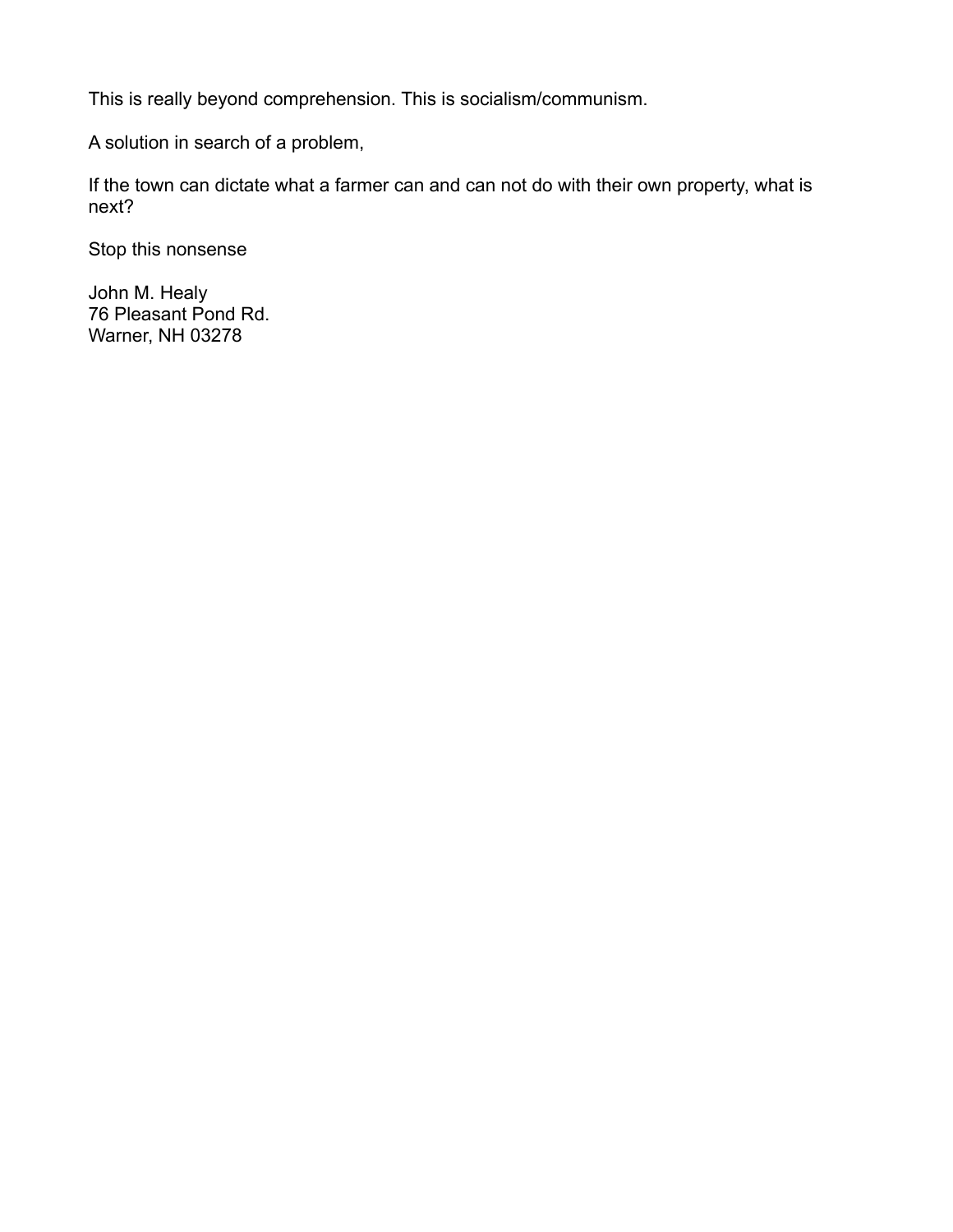Planning board members,

I am writing to you today to voice my opposition to the proposed changes regarding agritourism in the town of Warner.

Warner is well known in the region for its abundance of small and large farms which operate seasonally and year-round to produce a wide array of products. From blueberries, lavender, pumpkins, maple syrup and everything in between Warner is lucky to have these operations which bring people from near and far. Rural New Hampshire has depended on agritourism for generations, and that will not stop anytime soon. In fact, I'll be damned to let what Warner is well known for be washed away during my lifetime by a small number of individuals who would rather see Warner become a retirement community than a thriving destination for tourism, and a place where new families settle down and build a life.

I'm more than aware of the fact that my new neighbors on Pumpkin Hill Road have had a thorn in their side since the opening of the new lavender farm. The farms owners have delt with repeated attacks from their neighbors and the town when it comes to their operations. If people want to do away with a simple lavender farm because it brings to much traffic to their road than what is next? Are we going to start shutting down the sugar houses in town because their steam blocks out your view of the sun? Or should we end the fall foliage festival because a few people cannot stand to have to detour off Main Street? I would hope the answer is no. Its incredible to me that a couple of angry neighbors could not only attempt to shut down a thriving farm, but also negatively affect the dozens of other farms in town that survive on agritourism. The grievances of a few do not outweigh the benefit that many receive from the agritourism that brings people and money to this town.

As a landowner whose property abuts the lavender farm, I have zero issue, at all with their operation. I plan to build a home in the coming year, and I hope to one day bring my kids on a walk through the woods to our neighbor's lavender farm and enjoy all that it has to offer. And I'll take those same kids to the local farmers market, and to sugar houses on maple weekend, and support the small farms that are so vital to this town's heritage and future. Simply put; the last thing this town needs is more regulations for its farms.

Again, I strongly oppose these new proposed changes to agritourism in Warner, and I urge the members of the planning board to do the same.

Respectfully submitted,

Ryan Kraig Havey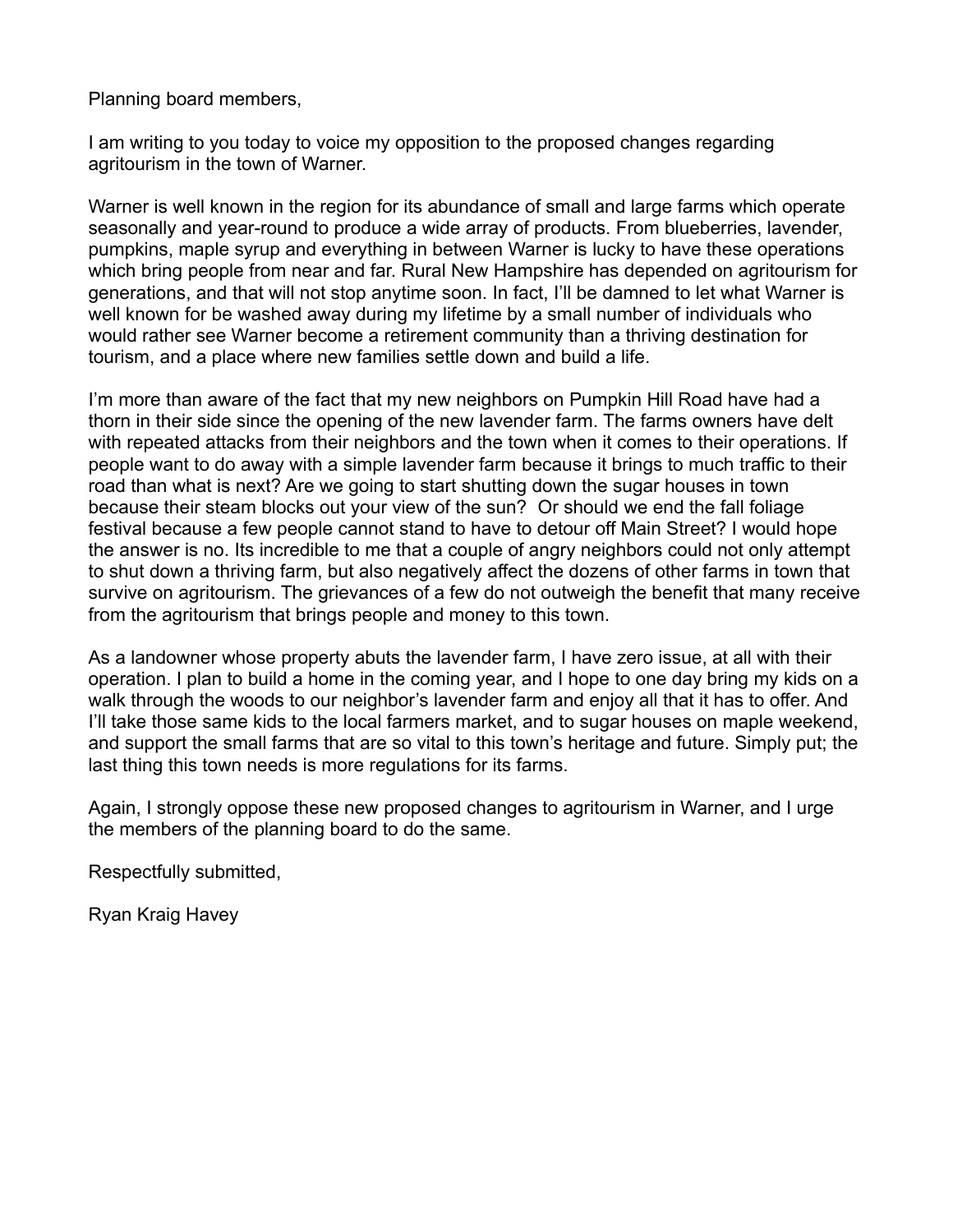Dear Planning Board Members,

I am writing in opposition to the proposed amendment C to Article 3 regarding agri-tourism. I believe this amendment is a direct contradiction to the Town's Master Plan:

Chapter 5, item G - Support and encourage home-based businesses and local agricultural enterprises with appropriate zoning and land use regulations

In addition, requiring farms to apply for exceptions for each instance of agritourism places an unnecessary bureaucratic burden on the farm owners, and the lack of detail around why, how, and when the exceptions would be required and approved are nothing but a hindrance to economic growth.

The farms in Warner are a vibrant and attractive component of our town. Why we wouldn't be celebrating and encouraging more agritourism? Surely establishing this extra hurdle for farms to leap over is doing the exact opposite of encouraging growth.

**Respectfully** 

Wendy Hanwell 37 School Street Warner, NH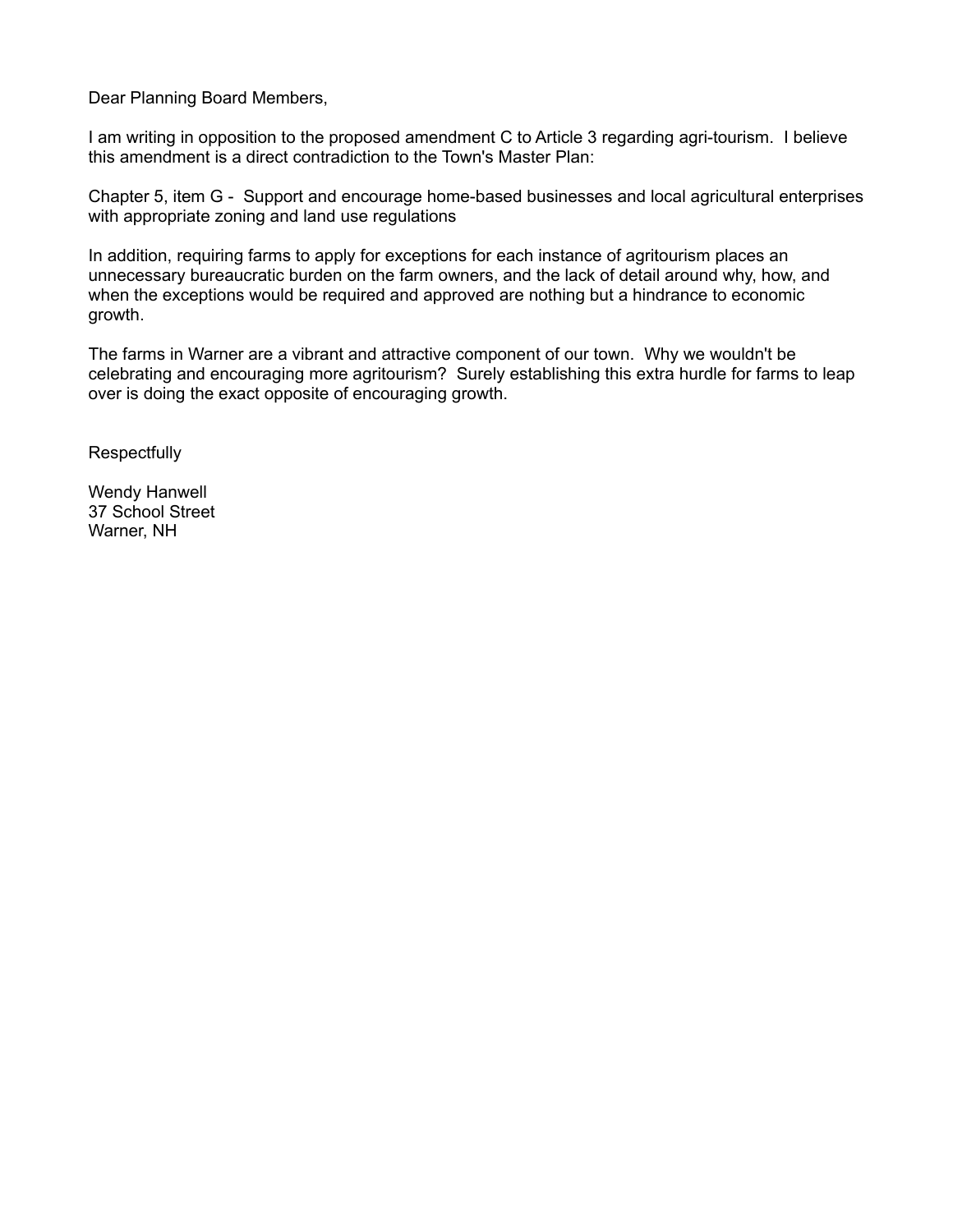## Greetings Planning Board,

I am writing this letter to voice my opposition to the proposed Amendment C being considered at this week's board meeting. As a resident and not a farmer with any interest in pursuing Agritourism on my property but who could be impacted in many of the same ways proponents of this change claim would be detrimental to themselves and this town (e.g. increased traffic, road costs, noise, etc.) I do so with the knowledge that one of the only reasons we as a State have been able to preserve much of our natural beauty and charm is because of tourism. Just as we protect our National Parks, Preserves, and Landmarks while capitalizing on their natural resources; our farms and their produce are no less important to invoking the same sense of nostalgia, heritage, and wonder to visitors and residents alike. We don't have massive lakes, beaches, or mountain ranges in Warner that traditionally attract tourists but our farmers are trying to create something just as beautiful and memorable for our visitors while preserving their lands and a way of life for all to enjoy and benefit from. People come for the experience, the beauty, the history but they also stay for the coffee rolls, shops, and whatever else our town can offer. Agritourism could be a win win for taxpayers, small businesses, and farmers if given the chance. Done respectfully in the spirit of harmony and giving back to our community Agritoursim can improve our lives without jeopardizing the character and charm we all stay here for. There are certainly other options and uses for the land in this town we could employ to adapt to the times and generate revenue but I've seen that unfold before in many towns south of us including my home town and it has changed those communities forever in ways I don't think any Warner resident wants to see happen here. I will also caution that times are a changin once again. As a direct result of the pandemic businesses worldwide have seen how they can continue to benefit from remote workers long after the pandemic has passed. This new trend will open up a whole new set of geography independent housing and building opportunities that will inevitably come looking for a place like Warner should we fail to protect our farm land.

 I am also opposing this change based on the distinct impression in just my short time living here in Warner that there are reasons other than safety and heading off potential issues with neighbors or the town for which this ordinance is being introduced. I haven't seen many proponents of this amendment calling for regulation of just weddings, live music, noise ordinances, altering the look and character of properties, or parking in part I suspect because these could apply to everyone equally and in doing so impact the activities they feel entitled to do without permit or permission now. I am deeply disturbed by some of the comments made publicly on Facebook about the unlikelihood of places like the Lavender Farm receiving a fair shake, not because they don't have the ability to comply or don't have the right to a permit, instead because a few influential parties are willing to manipulate the truth and narrative to take advantage of this ordinance for reasons other than those proposed in discussions on this topic. Our freedoms die when justice is perverted by the few at the expense of the many and to see people insinuating that this is occurring right now in our town gives Farmers valid concern for the future of farming in Warner under this proposed amendment. Whether this is true or not it should be considered as a potential risk of making this activity as a whole an exception instead of a right. Now while I support the integrity of our town officials and this board who work to diligently serve our best interests, no one is infallible or immune to those who would manipulate the truth for the purpose of denying justice. Our Farmers are trying to continue a proud tradition of this town and to preserve its character while sharing something beautiful and memorable for all of us. I feel the potential long term benefits for the entire town are worth giving them the benefit of the doubt and protecting their rights under NH law from those who would use an ordinance like this in a manner not in the spirit of equitable rights.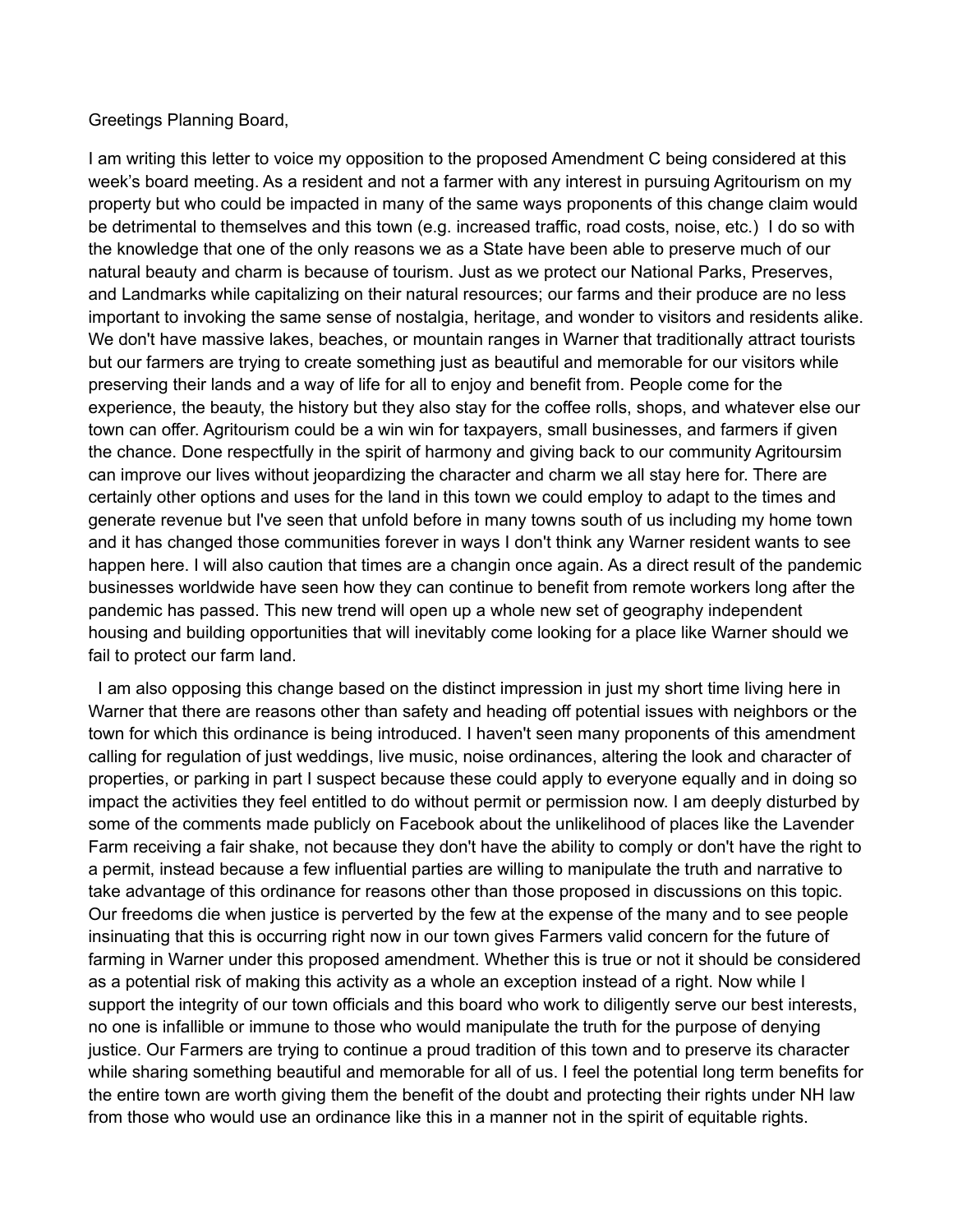I would say to the proponents of Amendment C and concerned board members that there are more reasonable and less harmful ordinances that should be considered before explicitly prohibiting all Agritourism except at the mercy and possibly prejudice of those who oppose this opportunity before it has ever been given a chance to succeed. The NH Agritoursim laws are not a means to circumvent our local commerce requirements, town ordinances, or private landowner rights but rather a way to give these small farms a fair and fighting chance in a dying profession that we rely on to maintain the landscape around us. The constraints and rules set forth by the Department of Agriculture and State of NH are designed to give towns, farmers, and residents a chance to adapt and adjust to what fits best for us so we can fully understand the benefits and detractions before passing judgement or creating drastic changes over night that will set the tone of progress for years to come. Let the farms be judged and regulated based on what they do and not what others claim they plan to do.

Thank you for your time and consideration in this matter and I hope our community can come together to reach an amicable compromise that will look not just to the short term but to the town we leave behind for generations to come.

Sincerely your concerned citizen,

Ryan Hadley

Poverty Plains Rd. Warner, NH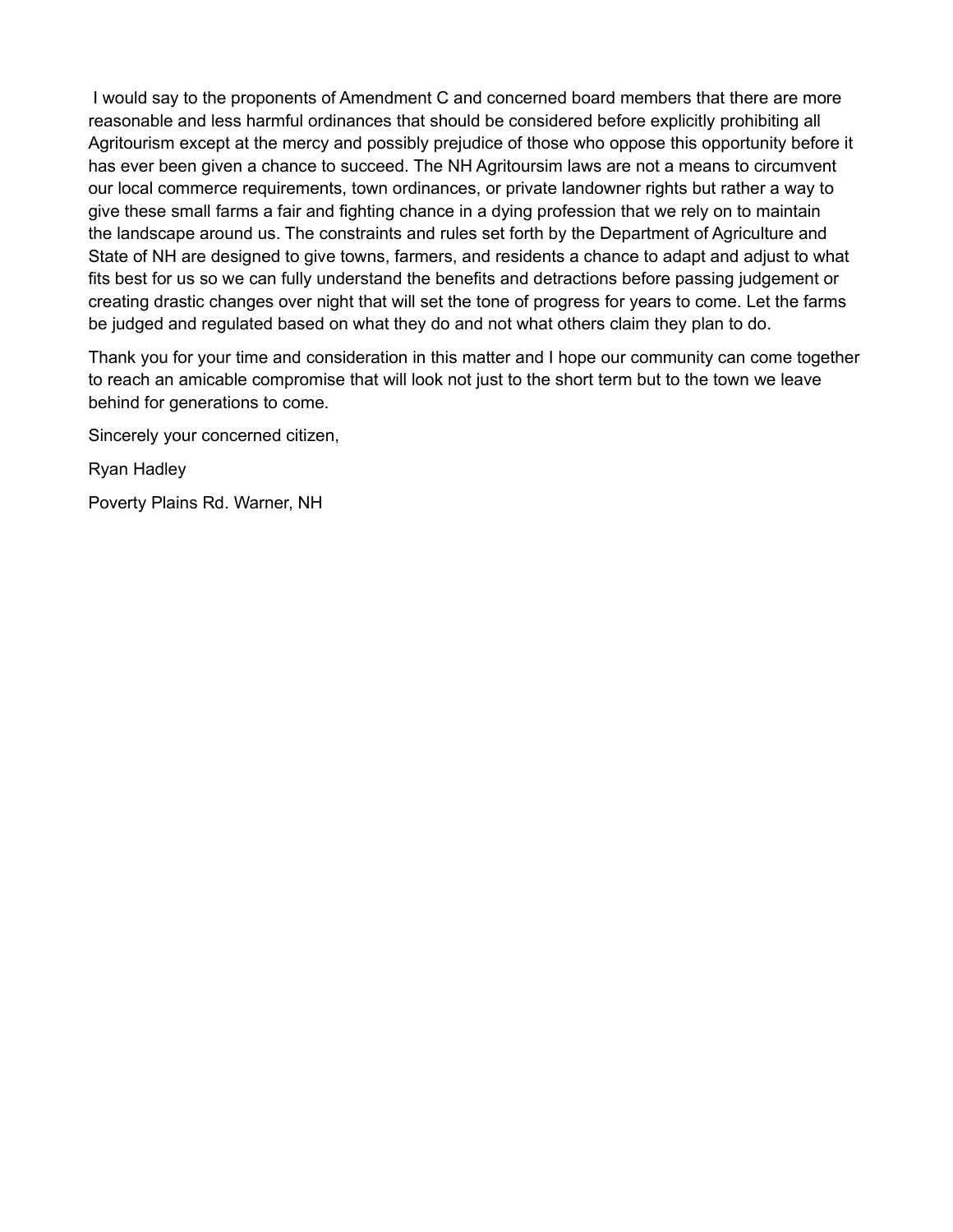Good evening. We're sure that there will be a lot of discussion tonight so we will keep our comments brief.

We are Nick and Kate Clark, we live on 278 Kearsarge Mountain Road. As residents of Warner, we would like to note the state has already issued guidance, direction, and law on the matter of agritourism and we would ask, in the strongest possible terms, that the town would simply follow the statutes that the state has already put in place and not try to add to the burden of the hardworking farmers in Warner. Town government should not be used as a cudgel in a dispute between neighbors.

Thank you, Nick and Kate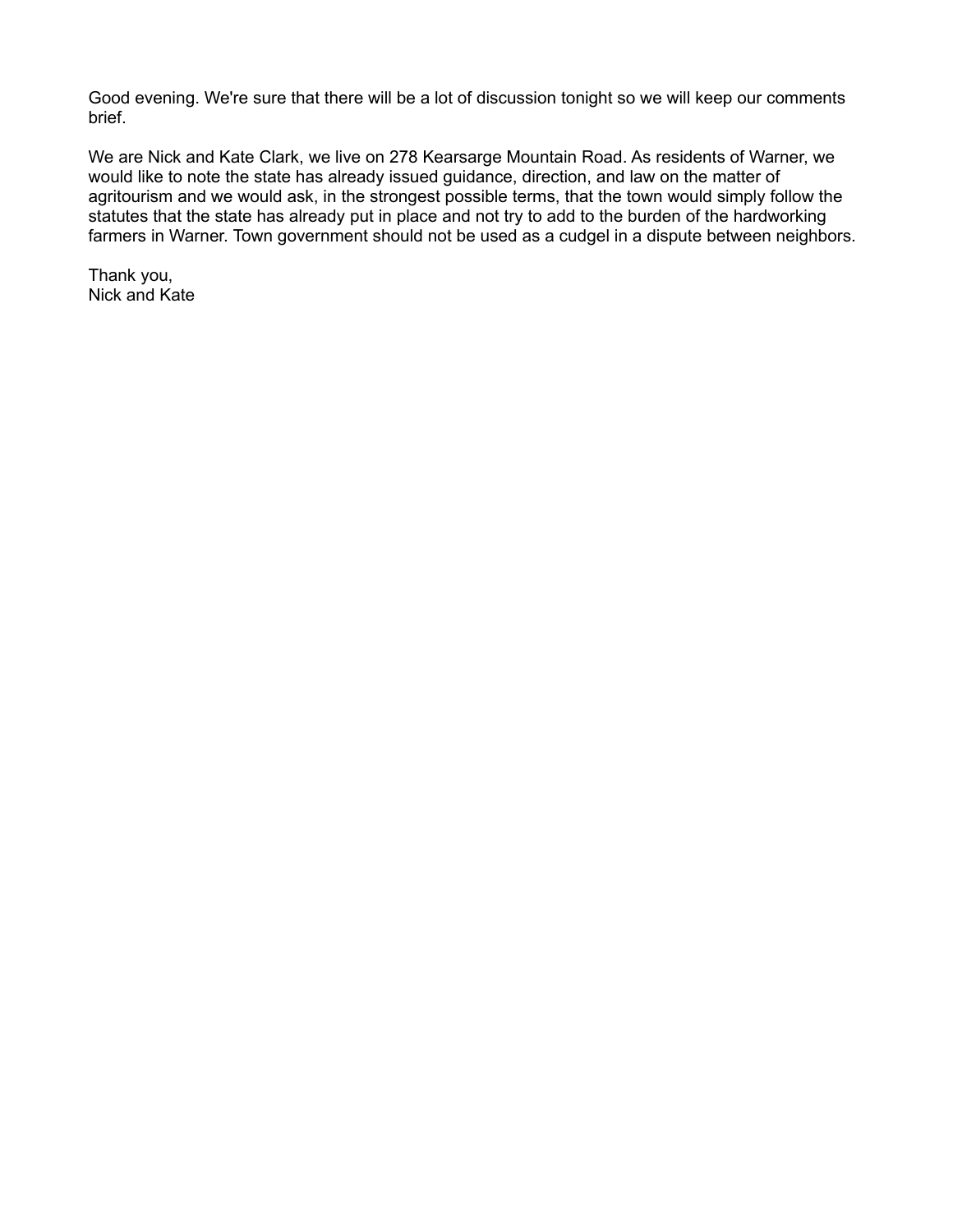I am opposed to any restrictions put on our local farms. Thank you

Sean Bohman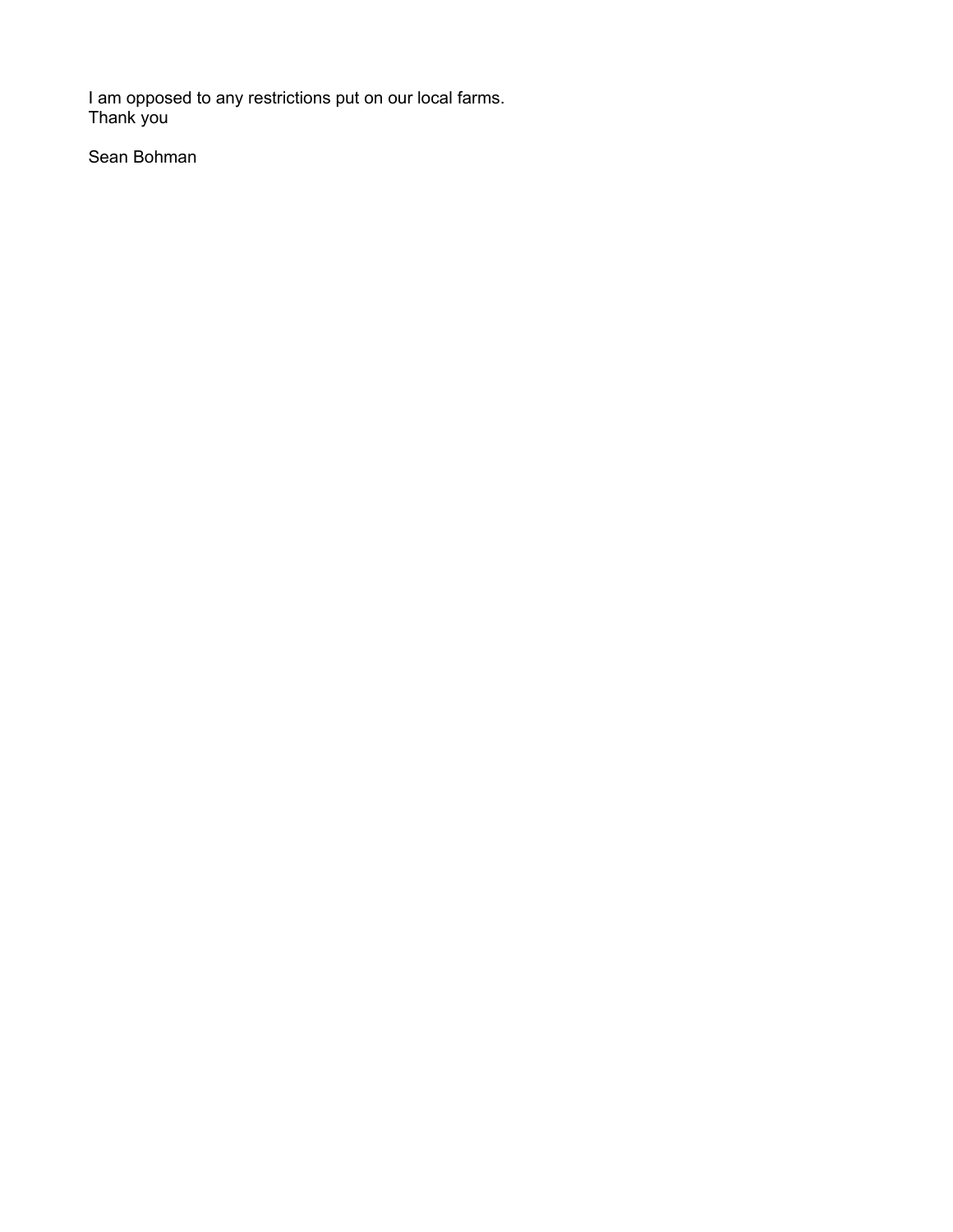## Ladies & Gentlemen

I am writing in support of the agritourism rules as they are currently stated.

I believe the issues being stated by disgruntled neighbors at one farm (who has followed all the appropriate rules and regulations) is a flagrant misuse of our local government. To make sweeping changes will impact all of our local farmers as well as our local businesses who thrive on the extra foot traffic brought to town by what any/all of these farms have to offer.

I implore you to dismiss this dispute or suggested changes based solely on the complaints of a few and instead focus on the greater good for our farmers, their families and our local businesses and instead find ways to enjoy everything our community has to offer.

Amy Witmer 9 Old Lull Trace Warner, NH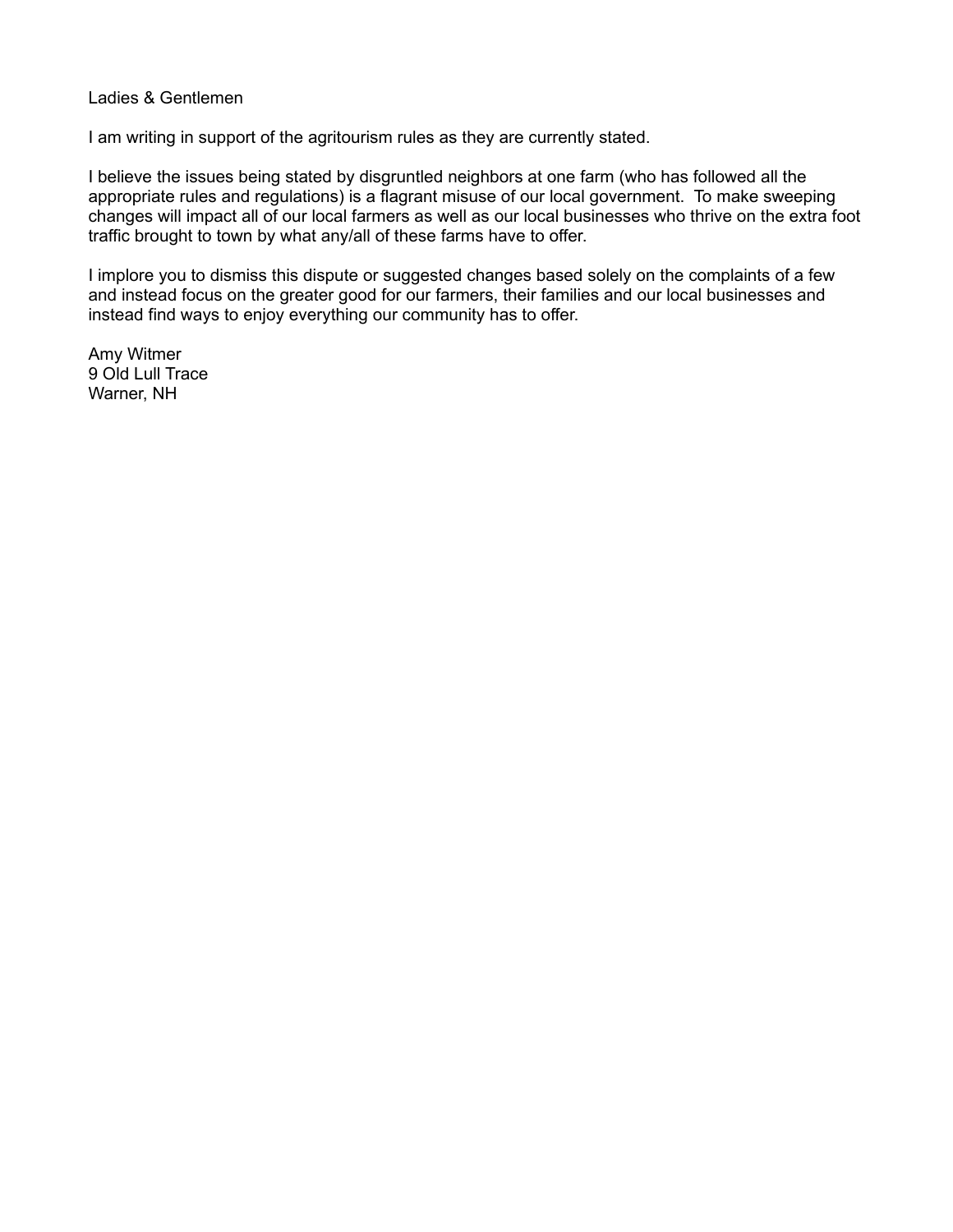1/15/21

Warner Planning Board PO Box 265 Warner NH 03278

Dear Warner Planning Board,

This Letter is in regard to the proposed zoning change that seeks to limit, and regulate Agro-Tourism in **Warner** 

Aside from the obvious potential harm this would do to our friends in The Warner Farming & Sugaring Communities, other businesses including The Local would be adversely affected.

Like most businesses in Warner, The Local relies on out-of-town business. We have spent almost 8 years building The Local. Our Partnerships w/ the farms in town are a huge part of that. Our biggest difficulty has always been luring people downtown from Exit 9. The draw of local farms, along w/ our museums, covered bridges, etc., entices people to make that trek. All of these entities divert business our way directly & indirectly. Reciprocally, we do the same for them. Any proposed legislation that makes it more difficult for Warner farms to do business makes it more difficult for all of us to do business.

Basically, the proposed legislation would benefit a few residents while being detrimental to nearly every business in Warner, and potentially affecting hundreds of Warner residents. In my opinion, in this particular case, the well-being of the many outweighs the wants of the few. The collateral damage is unacceptable.

Sincerely, Bill Meadows – The Local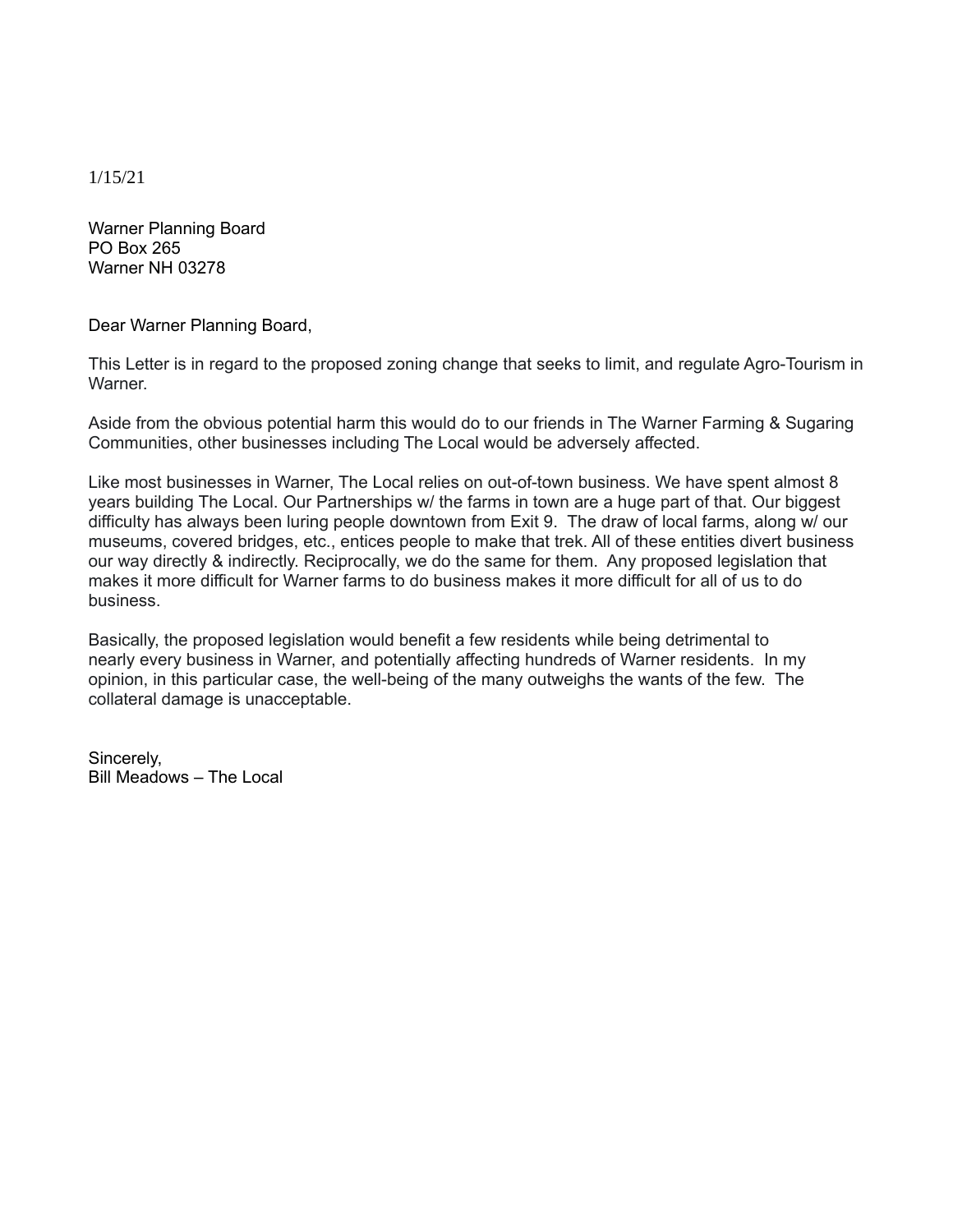## Good morning.

I'm emailing you in lieu of the upcoming meeting, tonight, regarding a "special" requirement to acquire town approval for events at owner's properties defined under the RSA for agritourism. I guess my main concern with this is why would there be any pushback to an industry that brings millions into an economy wrecked for the last 12 months by a global pandemic?

In 2017 alone, 136 farms generated 4.0 million in income which in a small town like Warner means visitors parlaying their stops with a stopover by Main Street for coffee or lunch….or a piece of pizza at Charlie Mac's. I can only imagine Jim Michell Park would enjoy the influx of patrons congregating after an afternoon picking lavender, buying farm fresh vegetables, or learning about Maple syrup production at one of our local farms. The communal sense of Warner has always been a draw for me – our family moved here 14 years ago and we've always enjoyed visiting places in the area like Beech Hill or Gould Hill -- at no point in these visits did I ever leave with anything but gratitude for the hard work that goes into them and an appreciation for the fact that they were willing to share with us the literal fruits of their labor.

This is why it's so regrettable that a select few continue to drum up challenges to folks attempting to mirror the success (that's legal in this state by the way) by blindly throwing "proverbial darts at a board" claiming concern over these farms and the business they want to operate. I think if we're transparent in what this is truly about we can assess that what is being attempted is an outright attack on a **specific address** by minimal amounts of people with steadfast resentment of what has been accomplished there – if these concerns were founded in concrete facts that warrant a discussion of the requirement being introduced tonight, I would entertain it but that's not the case. My family and many others support agritourism in NH and any Warner farm doing so as well. I enjoy the small businesses and farms we have in this town and would be ashamed if the unwarranted attempts to stop them were validated by this measure…..and I hope you feel the same!

On behalf of the Daniels Family @ 158 West Main Street we do not support this and hope it will meet the appropriate fate and be discarded!

With respect, Mike Daniels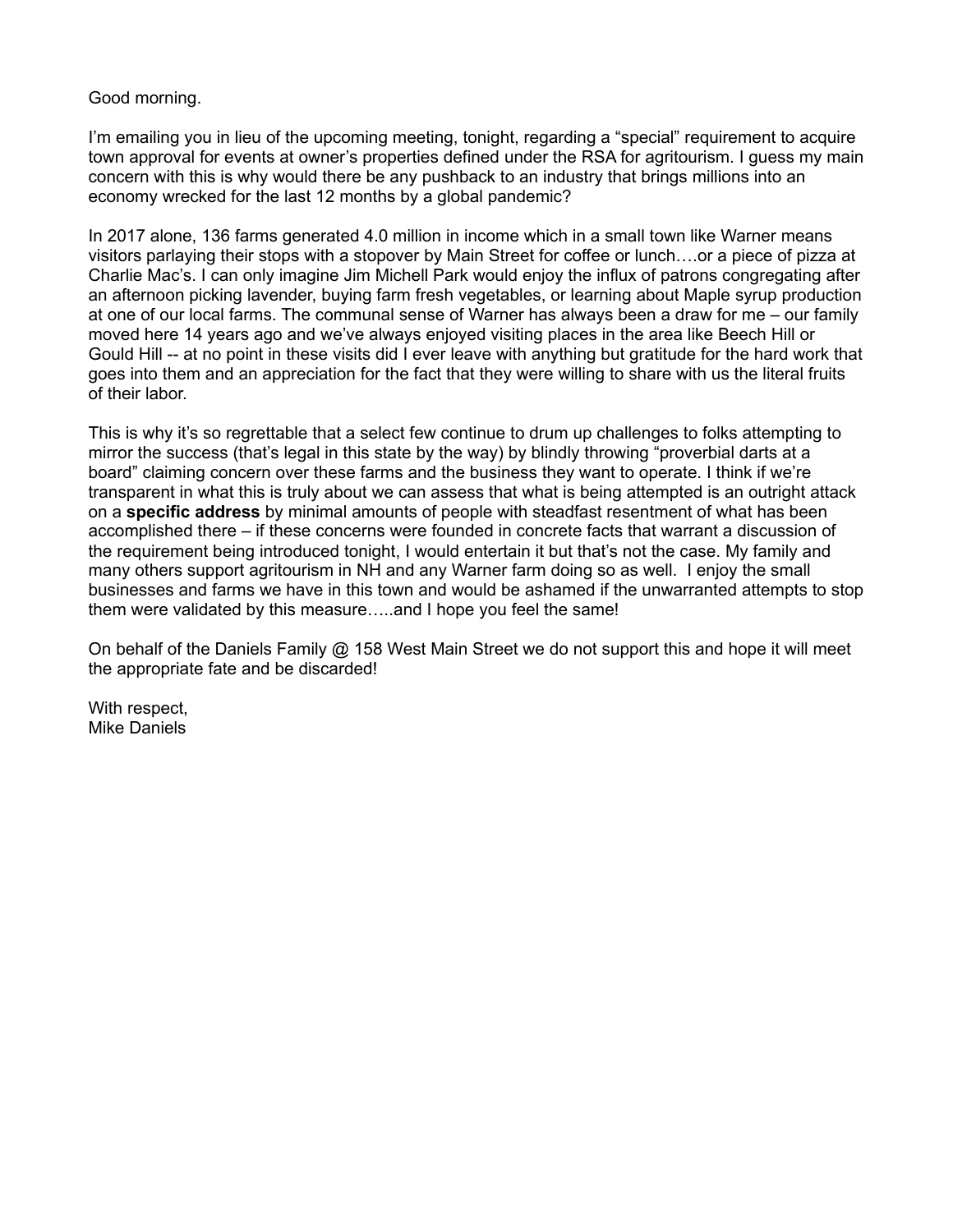My name is Jim Zablocki and I live on Pumpkin Hill Rd in Warner. First, I would like to say that I have worked in the agriculture and horticulture field for over 45 years. I have worked with large scale farming operations all the way down to small family farms on a local, regional, national and international basis. I, probably better than most, understand and appreciate the challenges that any size farm faces today. Carol and I support the proposed Amendment C for the following reasons. Farms need latitude to enhance their offerings through agritourism activities and rural district residents need assurances and leadership on what effect such activities will have on the integrity and character of the rural district. Amendment C acknowledges the state of NH's definition of agritourism and, with the state of NH's RSA 674:32 b, goes a step further in giving and allowing local authorities the tools they need to ensure no one property or group is given preferential treatment over another. It's normal for businesses to come to the ZBA or PB to talk about their operations' impacts on the neighborhood. That's what Amendment C does—have all businesses play by the same rules. Amendment C offers a chance for all residents of a rural district to move forward with plans that accommodate and respect the integrity and character of the district.

Jim & Carol Zablocki 430 Pumpkin Hill Rd Warner, NH 03278 603 456-3534 jzablocki@Gro-UP.com czablocki@tds.net

1/20/2021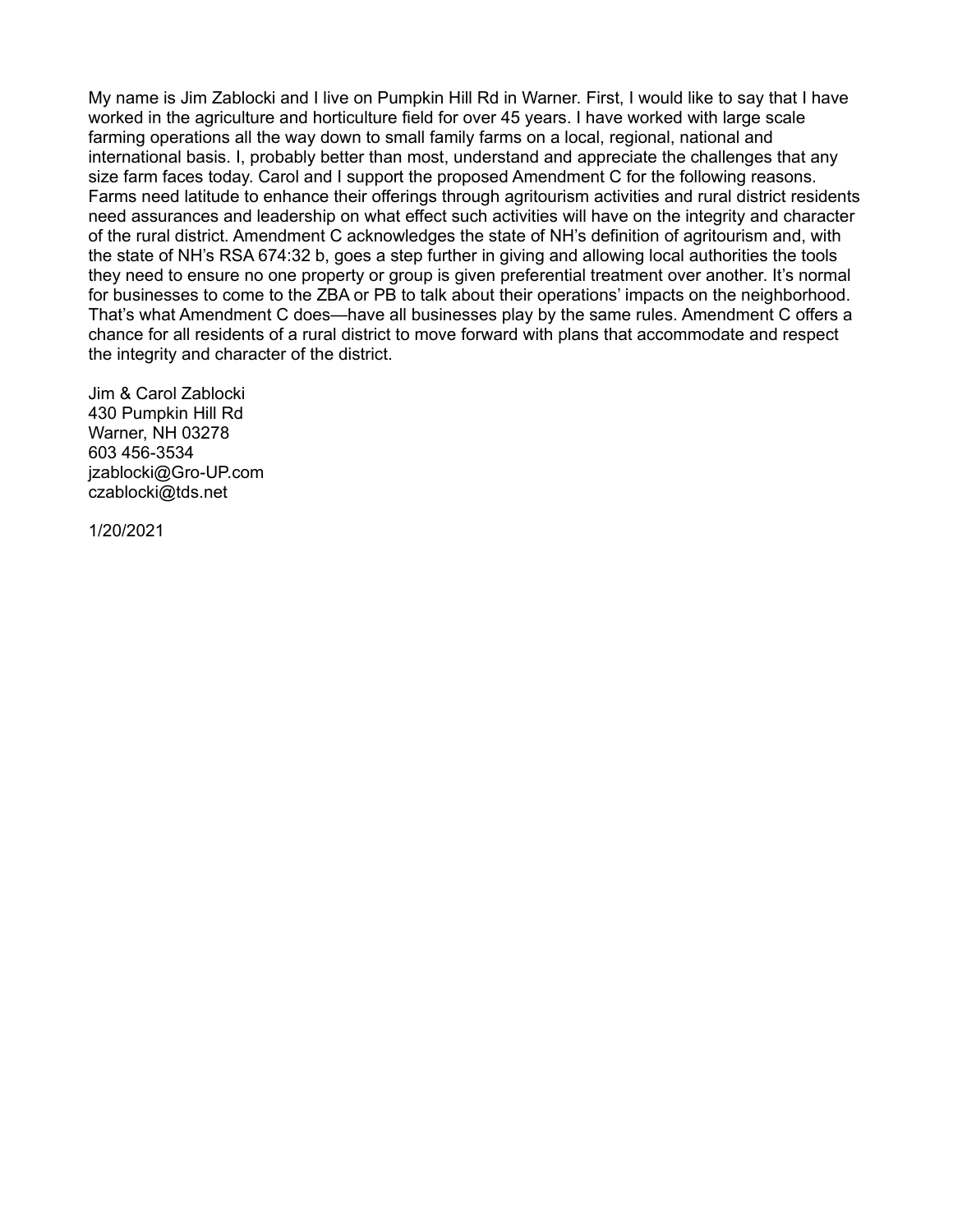To the Planning Board:

I doubt the abutters of Kearsarge Gore Farm, Lavender Fields, or Yankee Farmers Market want any of those farms to turn into another Gould Hill Farm, which is the loudest and most congested spot in Hopkinton every fall. I also doubt any of them want these or any other farms to turn into another Meadowbrook. I know I certainly don't - and I'm not an abutter to any of them.

Yet, this amendment appears to give wide latitude to the planning board to pick and choose which farms they think are appropriate for the town, and I'm especially disturbed by the fact that this amendment appears to have been submitted purely for the purposes of targeting one particular business. The Biagottis are members of the US Lavender Growers Association and have invested thousands of dollars into their crops, so one has to wonder: if they're not going to be allowed to be a farm, what can they be? I know one abutter last year was incensed that there were cars parking at the farm near her property - yet none were trespassing on her property, nor were there cars anywhere near her house. They were parked legally, quietly picking lavender at a farm, and she was annoyed because she could see them. This entire issue arose strictly from a farm doing business as a FARM not as a B&B, not as an event venue, not as anything else other than a FARM. And if the abutters to a lavender farm can decide the farm needs to cease operation, what does that say about other you-pick farms in our town like BlueMoon?

I do understand that agritourism has a wide definition, but the state has already defined it - and I would hate for us to be cutting off our nose to save our face. Please reject this amendment.

Thank you,

Matt Esenwine 163 Pumpkin Hill Rd.

**Matt Forrest Esenwine** [www.MattForrest.com](http://www.mattforrest.com/)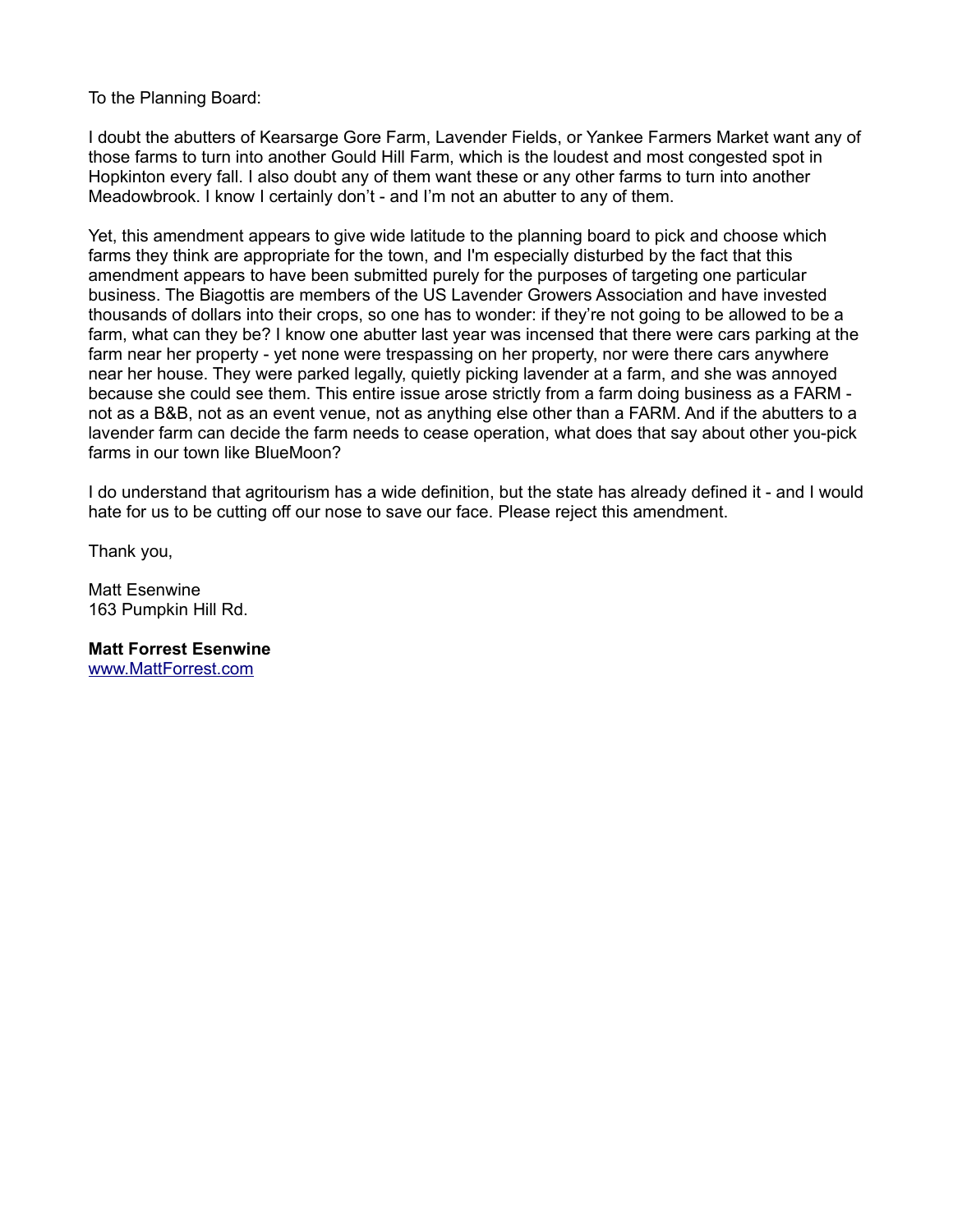Jennifer Courser 163 Connors Mill Rd. Warner, NH 03278

January 20, 2021

Warner Planning Board Re: Amendment C: Agritourism

Dear Chairman Frost and members of the Warner Planning Board, As a Warner farmer, I find the proposed amendment on agritourism to be overreaching in its requirement to gain a 'special exception' for all agritourism. We have a long history of farming and agritourism in this town, that continues today. To suddenly, and arbitrarily, add this proposal unless there is past proof of wrongdoing is completely unwarranted. Unless there is a particular problem that has already occurred with agritourism specifically (not something dreamt up as a "what if" after all these years, and not something related to the primary farming operation) why would we indiscriminately add a hurdle to business owners now? This amendment is attempting to fix a problem that does not exist.

Sincerely, Jennifer Courser